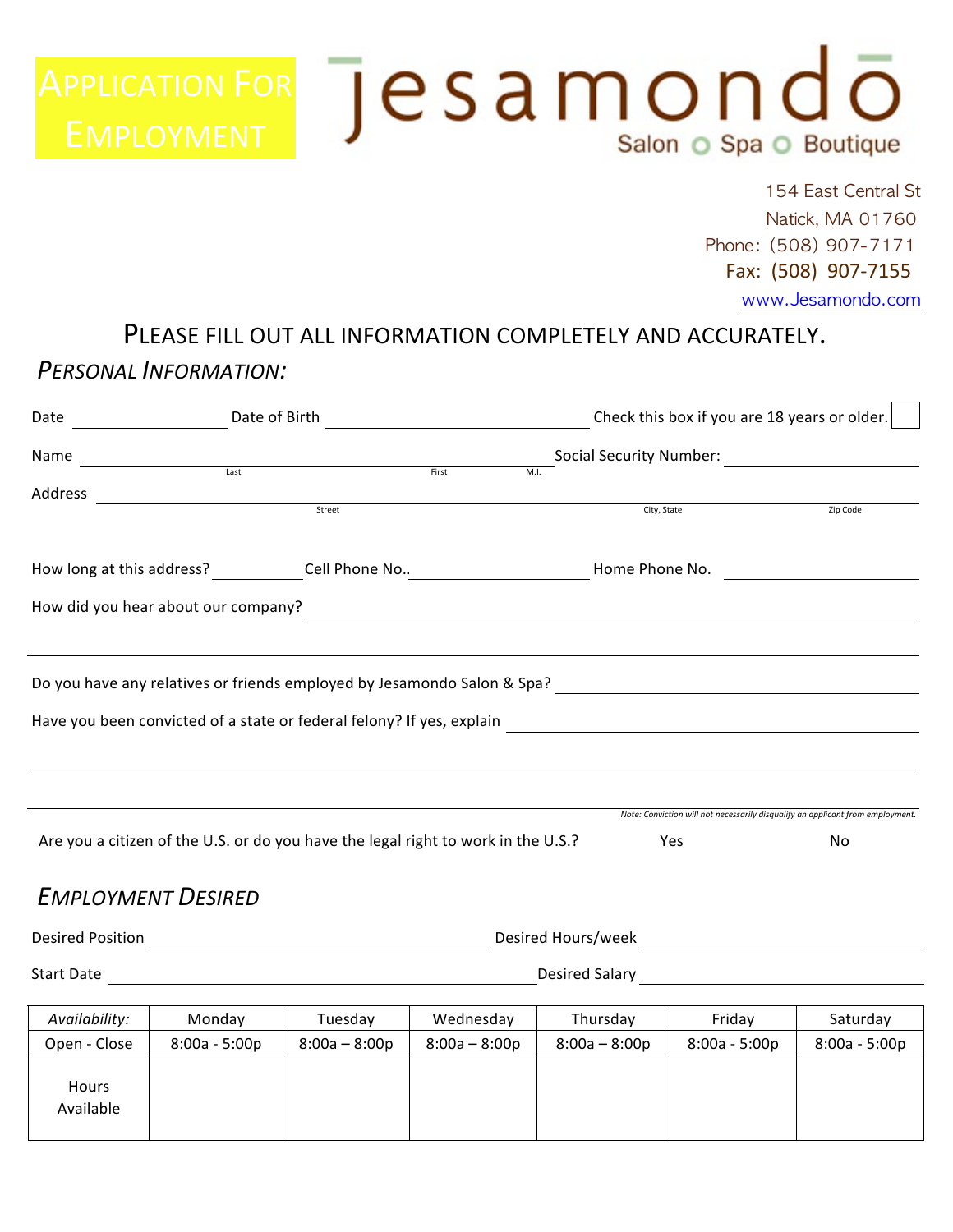### **EMPLOYMENT EXPERIENCE**

| Start with present or most recent. |                                                                                                                                                                                                                                |  |  |  |  |
|------------------------------------|--------------------------------------------------------------------------------------------------------------------------------------------------------------------------------------------------------------------------------|--|--|--|--|
|                                    | Job Title                                                                                                                                                                                                                      |  |  |  |  |
|                                    |                                                                                                                                                                                                                                |  |  |  |  |
|                                    | Yes  <br>No                                                                                                                                                                                                                    |  |  |  |  |
|                                    | Start Date __________________________End Date ______________________Compensation/Salary ______________________                                                                                                                 |  |  |  |  |
|                                    |                                                                                                                                                                                                                                |  |  |  |  |
|                                    |                                                                                                                                                                                                                                |  |  |  |  |
|                                    |                                                                                                                                                                                                                                |  |  |  |  |
|                                    | Yes<br><b>No</b>                                                                                                                                                                                                               |  |  |  |  |
|                                    | Start Date _________________________End Date _______________________Compensation/Salary ______________________                                                                                                                 |  |  |  |  |
|                                    |                                                                                                                                                                                                                                |  |  |  |  |
|                                    |                                                                                                                                                                                                                                |  |  |  |  |
|                                    |                                                                                                                                                                                                                                |  |  |  |  |
|                                    | No<br>Yes                                                                                                                                                                                                                      |  |  |  |  |
|                                    |                                                                                                                                                                                                                                |  |  |  |  |
|                                    |                                                                                                                                                                                                                                |  |  |  |  |
| <b>EDUCATION HISTORY</b>           |                                                                                                                                                                                                                                |  |  |  |  |
|                                    |                                                                                                                                                                                                                                |  |  |  |  |
|                                    |                                                                                                                                                                                                                                |  |  |  |  |
|                                    | Other programs/Co-curricular/Notes                                                                                                                                                                                             |  |  |  |  |
|                                    |                                                                                                                                                                                                                                |  |  |  |  |
|                                    |                                                                                                                                                                                                                                |  |  |  |  |
|                                    | Year Started _______________Year of Graduation _______________Degree Earned __________________________________                                                                                                                 |  |  |  |  |
|                                    |                                                                                                                                                                                                                                |  |  |  |  |
|                                    |                                                                                                                                                                                                                                |  |  |  |  |
|                                    |                                                                                                                                                                                                                                |  |  |  |  |
|                                    | Other programs/Co-curricular/Notes example and the control of the control of the control of the control of the control of the control of the control of the control of the control of the control of the control of the contro |  |  |  |  |
|                                    |                                                                                                                                                                                                                                |  |  |  |  |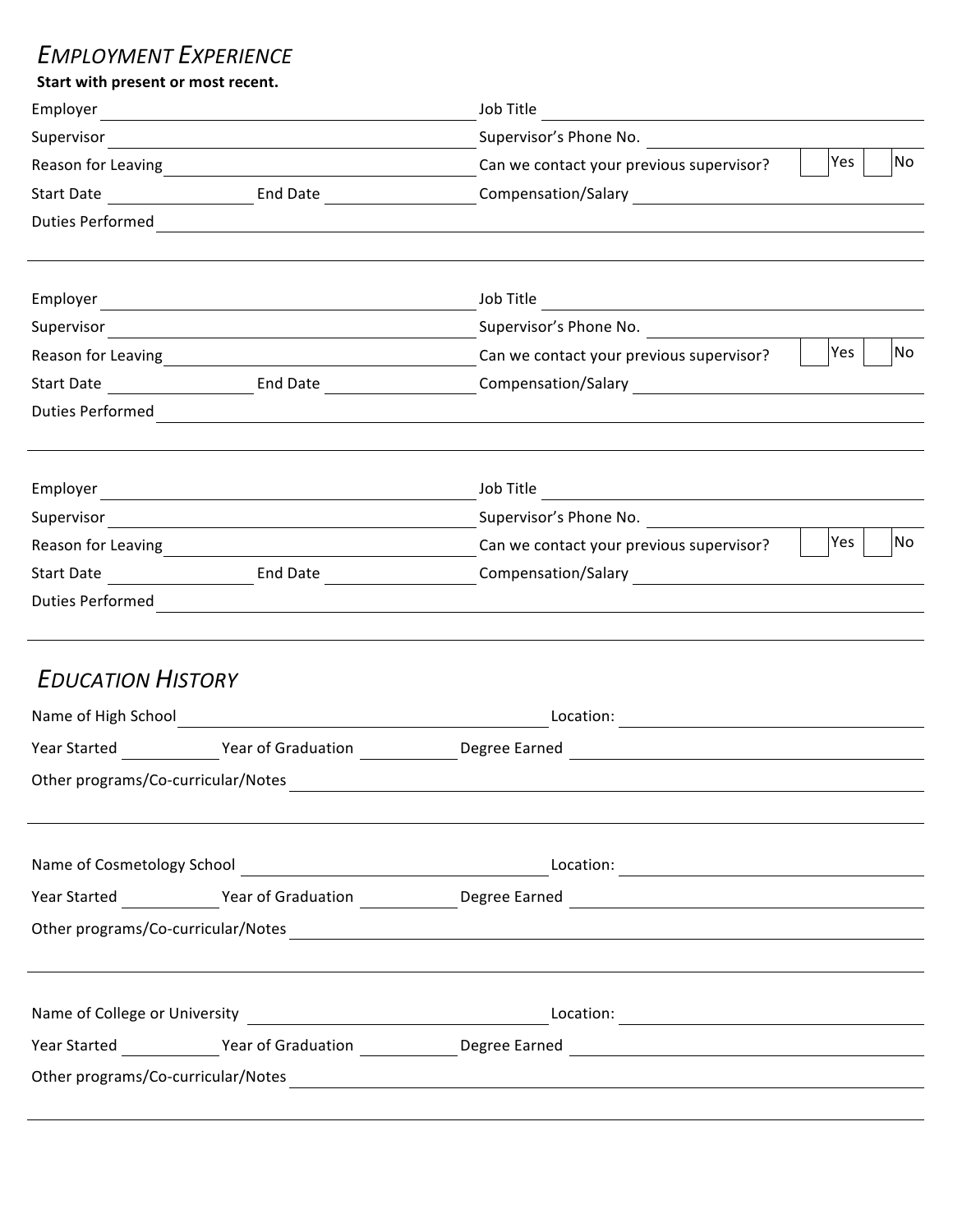## **EDUCATION HISTORY (CON'T)**

List all training classes, seminars, conferences, or other education you have completed.

#### **ADDITIONAL NON-PROFESSIONAL REFERENCES**

| Name                    |      |        |       |      | Phone No.              |          |
|-------------------------|------|--------|-------|------|------------------------|----------|
|                         | Last |        | First | M.I. |                        |          |
| Address                 |      |        |       |      |                        |          |
|                         |      | Street |       |      | City, State            | Zip Code |
| Relationship            |      |        |       |      |                        |          |
| Name                    |      |        |       |      | Phone No.              |          |
|                         | Last |        | First | M.I. |                        |          |
| Address                 |      |        |       |      |                        |          |
|                         |      | Street |       |      | City, State            | Zip Code |
| Relationship            |      |        |       |      |                        |          |
| <b>IDENTIFICATION</b>   |      |        |       |      |                        |          |
| Driver's License Number |      |        |       |      | <b>Expiration Date</b> |          |

**Issuing Authority** 

## *READ)CAREFULLY)BEFORE)SIGNING.*

Jesamondo Salon, Spa & Boutique is an equal opportunity employer and does not unlawfully discriminate on the basis of race, sex, sexual orientation, age, color, religion, national origin, martial status, veteran status, disability status, or any other basis prohibited by federal, state or local law.

I hereby certify that all of the information provided by me in this application (or any other accompanying or required documents) is correct, accurate and complete to the best of my knowledge. I understand that the falsification, misrepresentation or omission of any facts in said documents will be cause for denial of employment or immediate termination of employment regardless of the timing or circumstances of discovery.

I understand that submission of an application does not guarantee employment. I further understand that, should an offer of employment be extended by Jesamondo Salon & Spa, that such employment with Jesamondo Salon & Spa is at will, for no specified duration and may be terminated by either Jesamondo Salon & Spa or myself at any time, with or without cause or notice. I understand that none of the documents, policies, procedures, actions, statements of Jesamondo Salon & Spa or its representatives used during the employment process is deemed a contract of employment real or implied. I understand that no representative of Jesamondo Salon & Spa except the owner has the authority to enter into any agreement guaranteeing any conditions of employment or any agreement contrary to the foregoing statements and that any such agreements must be made in writing and signed by the owner of Jesamondo Salon & Spa.

In consideration for employment with Jesamondo Salon & Spa, if employed, I agree to conform to the rules, regulations, policies and procedures of Jesamondo Salon & Spa at all times and understand that such obedience is a condition of employment. I understand that due to the nature of Jesamondo Salon & Spa's business, attendance and punctuality are considered essential requirements and that poor attendance or tardiness will **result in disciplinary action.** 

I understand that if offered a position with Jesamondo Salon & Spa, I may be required to submit to a pre-employment drug screening and background check as a condition of employment. I understand that unsatisfactory results from, refusal to cooperate with, or any attempt to affect the results of these pre-employment tests and checks will result in withdrawal of any employment offer or termination of employment if already employed.

I hereby authorize Jesamondo Salon & Spa to conduct such investigation of my application for employment including my work history and character,